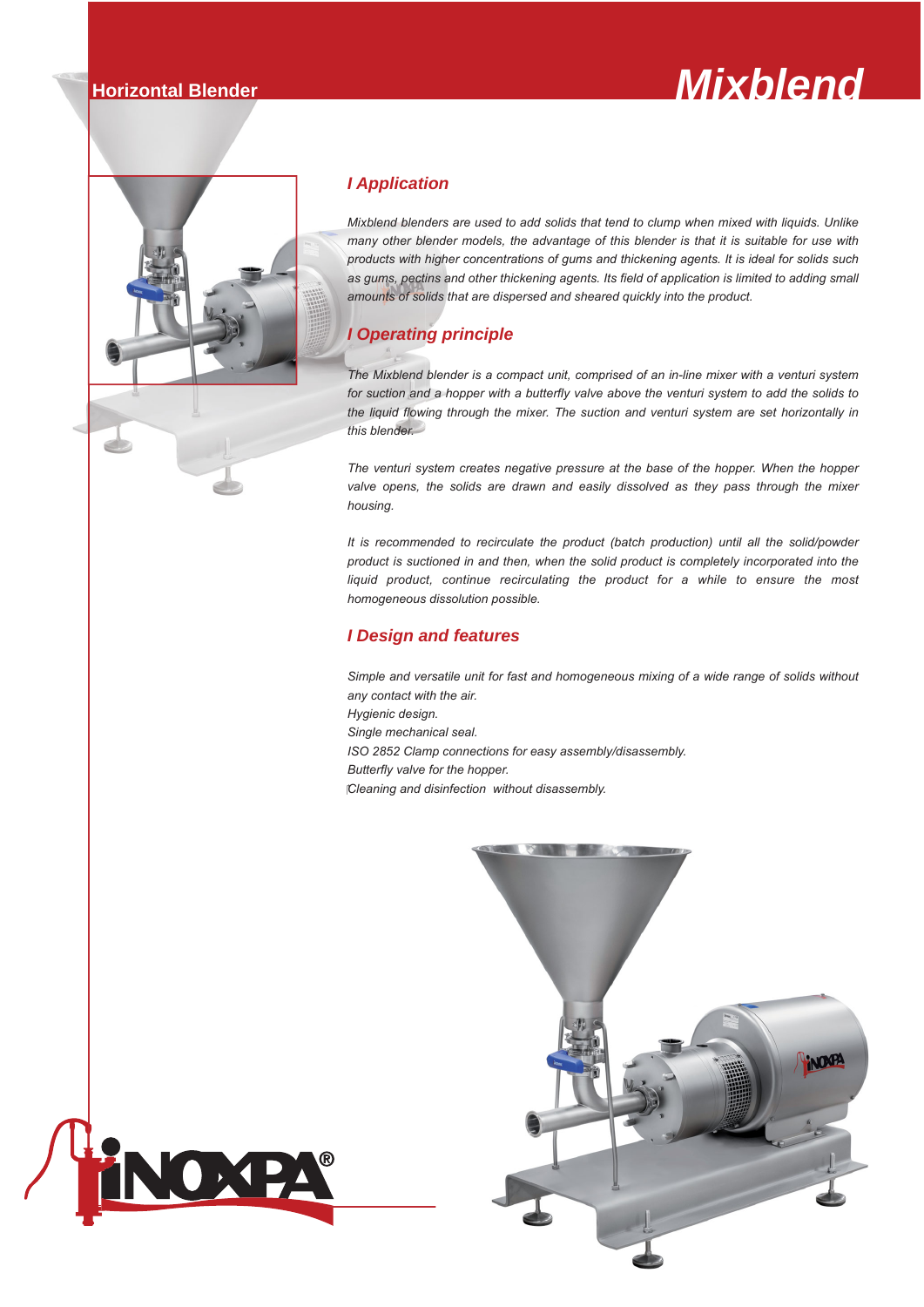

*FT.Mixblend.1.EN-1220*

FT.Mixblend. 1.EN-1220

### *I Technical specifications*

| Materials:                        |                                     |                              |
|-----------------------------------|-------------------------------------|------------------------------|
| Parts in contact with the product | AISI 316L                           |                              |
| Other metal parts                 | AISI 304                            |                              |
| Gaskets                           | <b>EPDM</b>                         |                              |
| Mechanical seal:                  |                                     |                              |
| Rotary part                       | Silicon carbide (SiC)               |                              |
| Stationary part                   | Silicon carbide (SiC)               |                              |
| Gaskets                           | <b>EPDM</b>                         |                              |
| Surface finish:                   |                                     |                              |
| Internal                          | Bright polish Ra $\leq$ 0.8 $\mu$ m |                              |
| External                          | Matt                                |                              |
| <b>Blender</b>                    | <b>MB-05</b>                        | <b>MB-10</b>                 |
| Approximate flow rate             | $20 \frac{m^3}{h}$                  | $30 \text{ m}^3/h$           |
| Maximum solids intake             | 1300 kg/h *                         | 2000 kg/h *                  |
| <b>Blender</b> base               | ME-4105                             | ME-4110                      |
| Motor (3000 rpm)                  | 4 kW                                | $7.5$ kW                     |
| Maximum temperature               | $65^{\circ}$ C                      | $65^{\circ}$ C               |
| Connections (suction/propulsion)  | <b>CLAMP</b>                        | <b>CLAMP</b>                 |
| Hopper capacity                   | 25 litres                           | 48 litres                    |
| Hopper valve                      | <b>CLAMP</b> butterfly valve        | <b>CLAMP</b> butterfly valve |
|                                   |                                     |                              |

*\* The intake of solids can vary depending on their properties.*

# *I Options*

*Double mechanical seal. Gaskets in FPM or PTFE. DIN, SMS connections. Drain port. Vibrator for hopper. Pneumatically actuated valve + hygienic low level sensor for solids. Hygienic upper level sensor for solids. Control panel for the vibrator, level sensors and automatic valve. Mounted on a cart with or without control panel. Grid for the hopper.*



*The information is for guidance only. We reserve the right to modify any material or feature without notice in advance. Photos are not binding. For further information, please, consult our web site. www.inoxpa.com*